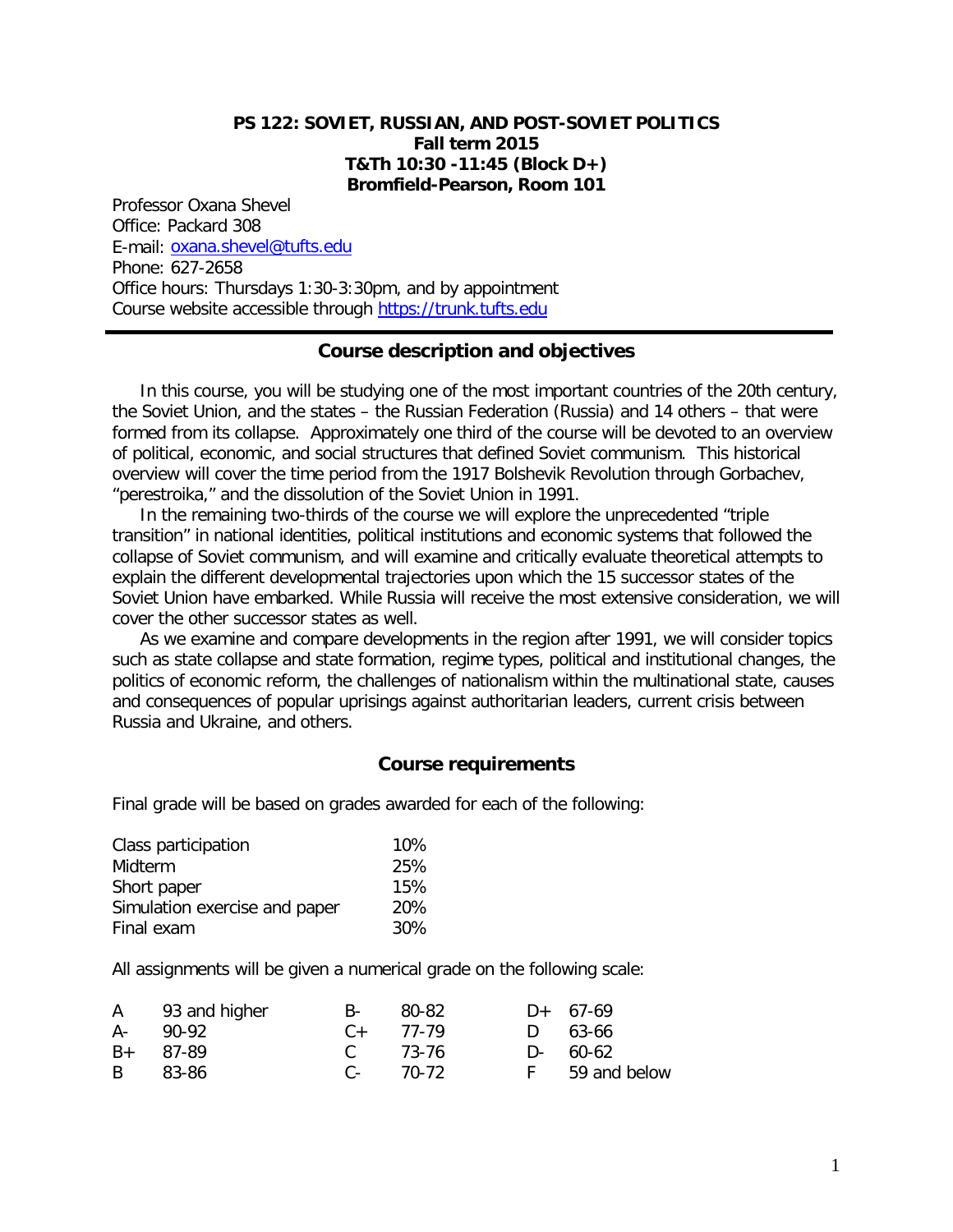**Regular class attendance and active participation (10%).** You should come to class having done the readings, having thought about them critically, and prepared to discuss the assigned readings during the class period for which they were assigned. I will be posting a study guide to course website on Trunk at the end of each week for the following week. The study guide will indicate what to focus on when you do the readings, and writing down answers to the study guide questions will be an excellent preparation for the exams. Pop quizzes on the readings may be given in class, to count towards your participation grade.

**Midterm (25%).** The in-class midterm will take place on **Tuesday, October 13**. The midterm will include identification questions on key concepts, events, people, and dates, essay questions, and a map component. Study maps will be posted on course website on the Trunk.

**Short paper (15%)**. Students will write a two-page (single-spaced-spaced, 12-point font, 1 inch margin) paper that answers a specific question given by the professor on the basis of course readings. Papers getting the best grades will be those that make a single crisp, clear argument demonstrating a sophisticated understanding of the relevant course material. Papers more than 3-4 lines over page limit will be graded down. Short papers will be due on **Friday, November 20**.

**Simulation exercise and paper on the current crisis in Ukraine (20%).** At the end of the course we will spend two class periods in a mock simulation debating possible ways to solve current conflict between Russia and Ukraine. The class will divide in groups representing major parties involved in the conflict: Ukrainian government, separatists in control of the Donbas region, Russia, and western powers. Each group will prepare a proposal on how it desires to solve the current crisis, and will then debate with other parties. Let's see if we can find compromises on issues such as the status of Donbas, Crimea, and Ukraine's domestic constitutional system and foreign policy alliances! After the simulation each student will submit a 5-7pp paper (double-spaced, Times Roman 12-point or similar font) based on the presimulation research and the result of the in-class debate. The papers will be due on **Friday**, **December 11**.

**Final exam (30%).** The exam will cover the course material pertaining to the post-Soviet period. You will be tested on the material covered in lecture and contained in the readings. The exam will include a choice of term IDs and short essay questions. The essay questions will be theoretically-driven, so to best prepare for the exam, go over the major theories we have discussed in lecture and encountered in the readings. Of course, be prepared to back up your theoretical argument with some empirical facts as well. Per final exam schedule, the final will take place on **Wednesday, December 16, 3:30-5:30pm**.

#### **Course policies**

**Late policy:** Absences will be excused and requests for extensions and make-ups considered only if you have a legitimate and documented excuse (e.g. serious illness, death in the family) and inform me promptly (usually prior to the start of that day's class in case of absences, and prior to assignment deadlines). Since assignment deadlines are known well in advance, I will grant extensions only in truly exceptional circumstances. Students experiencing such circumstances should inform me as far as possible in advance. Under no circumstances will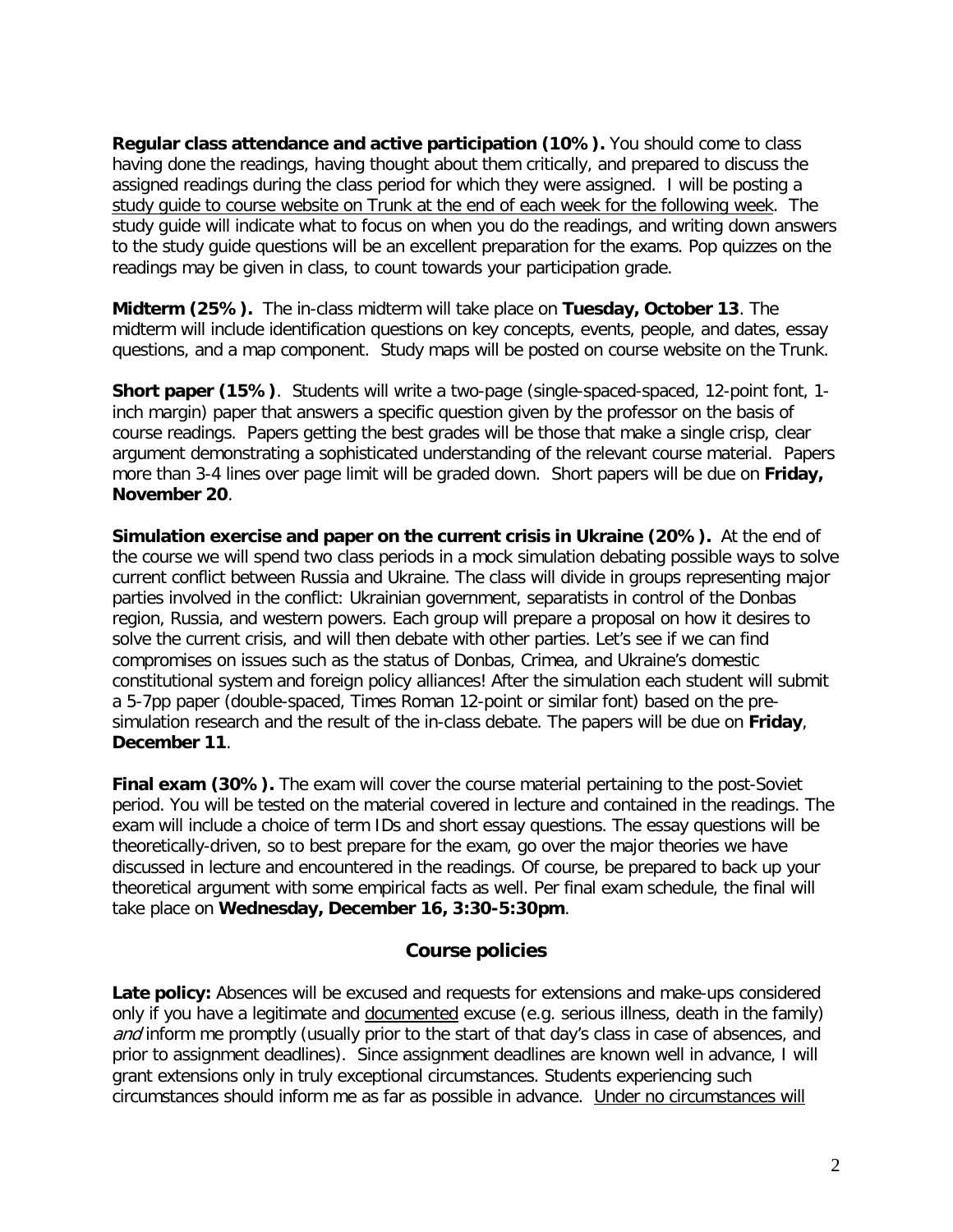extensions be granted due to general pressures of academic life such as exams and assignments due in other classes, or due to computer failures. No exceptions will be made to this rule, so please plan accordingly. Students who miss class are responsible for keeping track of any announcements, including possible changes in the syllabus, made in class.

**Possible changes to the syllabus**: the syllabus may change as the semester progresses. Updates/changes will be announced in class as well as posted on Trunk. Please treat the version on Trunk as the most up-to-date, and thus definitive, version.

**Academic dishonesty**. There will be a zero tolerance policy on plagiarism and academic dishonesty in this course. Tufts holds its students strictly accountable for adherence to academic integrity. The consequences for violations can be severe. It is critical that you understand the requirements of ethical behavior and academic work as described in Tufts' Academic Integrity handbook (hyperlinked on Trunk). If you ever have a question about the expectations concerning a particular assignment or project in this course, be sure to ask me for clarification. As part of this course, I may utilize TurnItIn in the Trunk learning management system to help determine the originality of your work. The Faculty of the School of Arts and Sciences and the School of Engineering are required to report suspected cases of academic integrity violations to the Dean of Student Affairs Office. If I suspect that you have cheated or plagiarized in this class, I must report the situation to the dean.

# **Course readings**

**Books**. There are four required book for this course. They can be purchased at the campus bookstore or elsewhere.

- Mary McAuley, Soviet Politics 1917-1991 (Oxford University Press, 1992).
- Vladimir Gel'man, Authoritarian Russia. Analyzing Post-Soviet Regime Changes (University of Pittsburg Press, 2015).
- Henry Hale, Patronal Politics. Eurasian Regime Dynamics in Comparative Perspective (Cambridge University Press, 2014).
- Andrew Wilson, Ukraine Crisis and What it Means for the West (Yale University Press, 2015).

**Additional required readings** are posted on Trunk course site. They are marked **TR** in the syllabus.

A research guide (compendium of resources) was prepared by Tisch librarian Ms. Reick for our class. It should be a helpful resource for digging deeper into the topics covered in the course. The guide is available at<http://researchguides.library.tufts.edu/PoliticalScience122> (also linked on Trunk).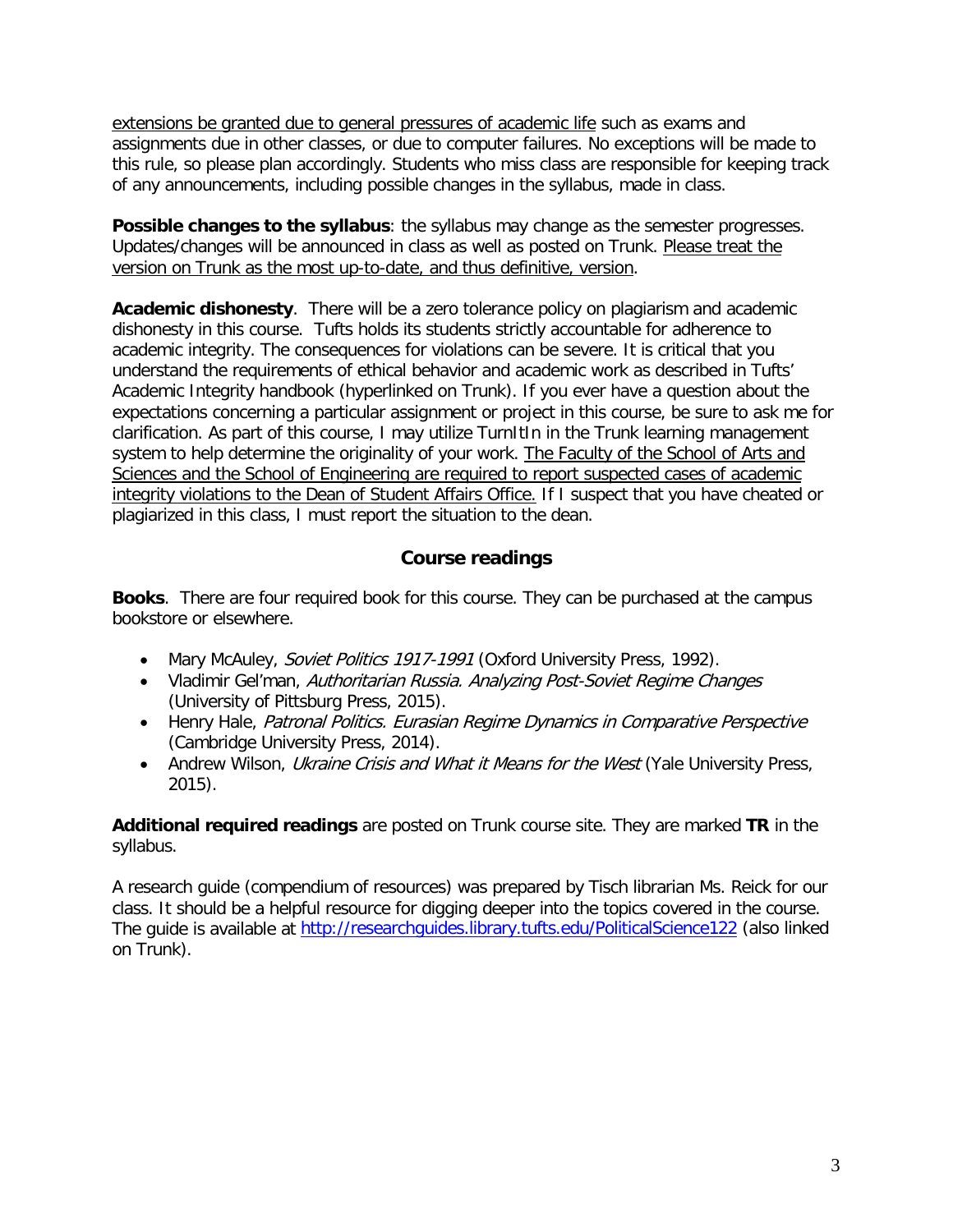# **Schedule of topics, readings, and assignments**

Readings should be completed \*before\* the start of the class for which they are assigned. To help you budget time, figures in brackets (e.g., "[32]") report the number of pages in each reading.

### **#1. Tue, Sept 8. Introduction to the course.**

No readings assigned.

# The Soviet experiment (1917-1991)

### **# 2. Thur, Sept 10. The old regime, Marxism, and the 1917 Bolshevik Revolution [34].**

- 1. McAuley, ch. 1, pp. 12-23 [11].
- 2. Suny, "Towards a Social History of the October Revolution." (**TR**) [16].
- 3. V.I. Lenin, "The Task of the Proletariat in the Present Revolution ("April Theses"). (**TR**) [3].
- 4. V.I. Lenin, "Letter to Central Committee Members." (**TR**) [2].

### **# 3. Tue, Sept 15. The creation of party-state under Lenin and Stalin: from pluralism to totalitarianism [24].**

- 1. McAuley, ch. 2, pp. 24-33; ch. 3, pp. 34-37 only (until "The New Economic Policy") [12].
- 2. The dissolution of the Constituent Assembly (**TR**) [4].
- 3. Lenin's letter to V.V. Kuraev et. al.(**TR**) [1].
- 4. Iulii Martov's letter to A.N. Stein (**TR**) [5].
- 5. Resolution of the 10<sup>th</sup> Party Congress "On Party Unity." (TR) [2]

#### **#4. Thur, Sept 17. Shaping economy and society under Lenin and Stalin: industrialization, collectivization, and famine [61].**

- 1. McAuley, ch. 3, pp. 37-43 only (until "Meanwhile the ruling authorities") [6].
- 2. Timothy Snyder, *Bloodlands: Europe Between Hitler and Stalin* (Basic Books, 2010), pp. 21-58, 412-413 [39] (**TR**).
- 3. Andrea Graziozi, "Why and in What Sense Was the Holodomor a Genocide?" in Lubomyr Luciuk, ed. Reflections on the Great Famine of 1932-1933 in Soviet Ukraine (Kingston, Ontario, 2008), pp. 139-155 [16] (**TR**).

# **#5. Tue, Sept 22. Cult of personality, purges and terror under Stalin [29].**

- 1. McAuley ch. 3, pp. 43-49 only; ch. 4, pp. 50-61 [17].
- 2. Lenin's "testament" (**TR**) [2].
- 3. Nikolai Bukharin's letter to Stalin; Interview with Nikolai Bukharin's widow and Bukharin's last letter (**TR**) [10].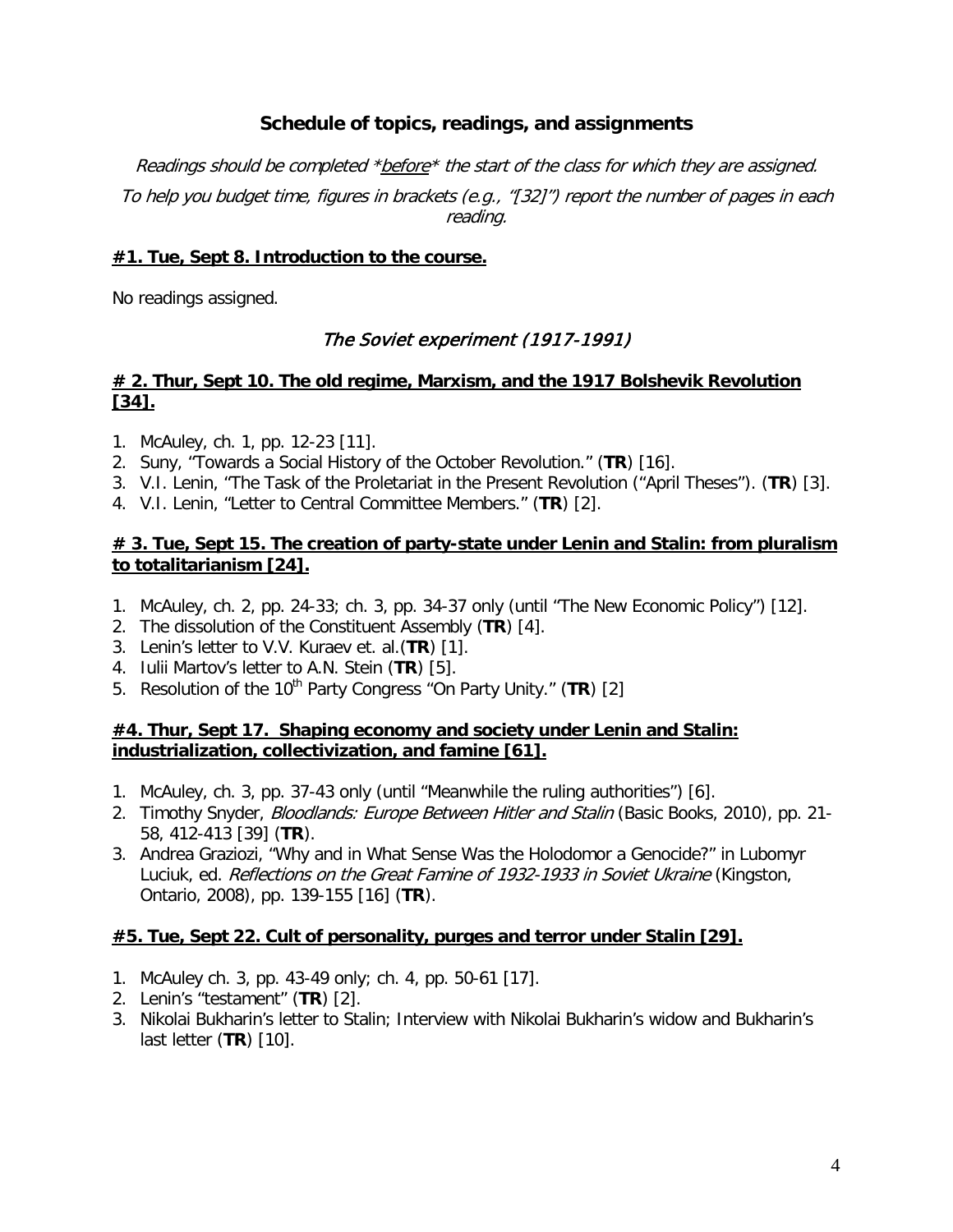# **#6. Thur, Sept 24. Khrushchev to Brezhnev: "thaw" to "stagnation" [45].**

- 1. McAuley chs. 5-6, pp. 62-88 [26].
- 2. Khrushchev's "Secret speech" at the 20th Communist Party Congress, February 1956 (**TR**) [10].
- 3. James Millard, "The Little Deal: Brezhnev's Contribution to Acquistive Socialism" (**TR**) [9].

### **#7 Tue, Sept 29 – Gorbachev and reforms: from optimism to collapse. [54].**

- 1. McAuley, ch. 7, pp. 89-102 (Until "When, in March 1990, elections took place…") [13].
- 2. Mikhail Gorbachev's 31 July 1986 speech at the conference of the aktiv of the Khabarovks Party Organization [4] (**TR**).
- 3. Daniel Triesman, The Return: Russia's Journey from Gorbachev to Medvedev (Free Press, 2011), pp. 1-38 [37] (**TR**).

### **#8. Thur, Oct 1. The rise of nationalism in the republics [46].**

- 1. McAuley, ch. 7, pp. 102-106 [4].
- 2. Terry Martin, "An Affirmative Action Empire: The Emergence of Soviet Nationalities Policy, 1919-1932." (**TR**) [9].
- 3. Ronald Suny, Revenge of the Past (Stanford UP, 1993), ch. 4, pp. 127-160 [33] (**TR**).

### **#9. Tue, Oct 6. Collapse of the USSR: theories of the inevitability, probability, and chance [44].**

- 1. Andrew Barnes, "Three in One. Unpacking the "Collapse" of the Soviet Union," Problems of Post-Communism, Vol. 61, No. 5 (September-October 2014), pp. 3-13 [10] (**TR**).
- 2. Kathryn Stoner and Michael McFaul, "The Soviet Union and Russia: The Collapse of 1991 and the Initial Transition to Democracy," in Kathryn Stoner and Michael McFaul, eds., Transitions to Democracy. A Comparative Perspective (Baltimore: Johns Hopkins UP, 2013), pp. 27-61 [34] (**TR**).

# Approaches to understanding post-Soviet trajectories

# **#10. Thur, Oct 8. Analytical perspectives on post-Communist transitions. [42].**

- 1. Juan Linz and Alfred Stepan, Problems of Democratic Transition and Consolidation: Southern Europe, South America, and Post-Communist Europe (Johns Hopkins University Press, 1996), ch. 2 ("Stateness, nationalism, and democratization"), pp. 24-37 [13] (**TR**).
- 2. Valerie Bunce, "Comparing East and South," Journal of Democracy, v. 6, no. 3 (July 1995), pp. 87-100 [13] (**TR**).
- 3. Thomas Carothers, "The End of the Transition Paradigm," Journal of Democracy, v. 13, no. 1 (January 2002), pp. 5-21 [16] (**TR**).

# **#11. Tue, Oct 13. IN-CLASS MID-TERM.**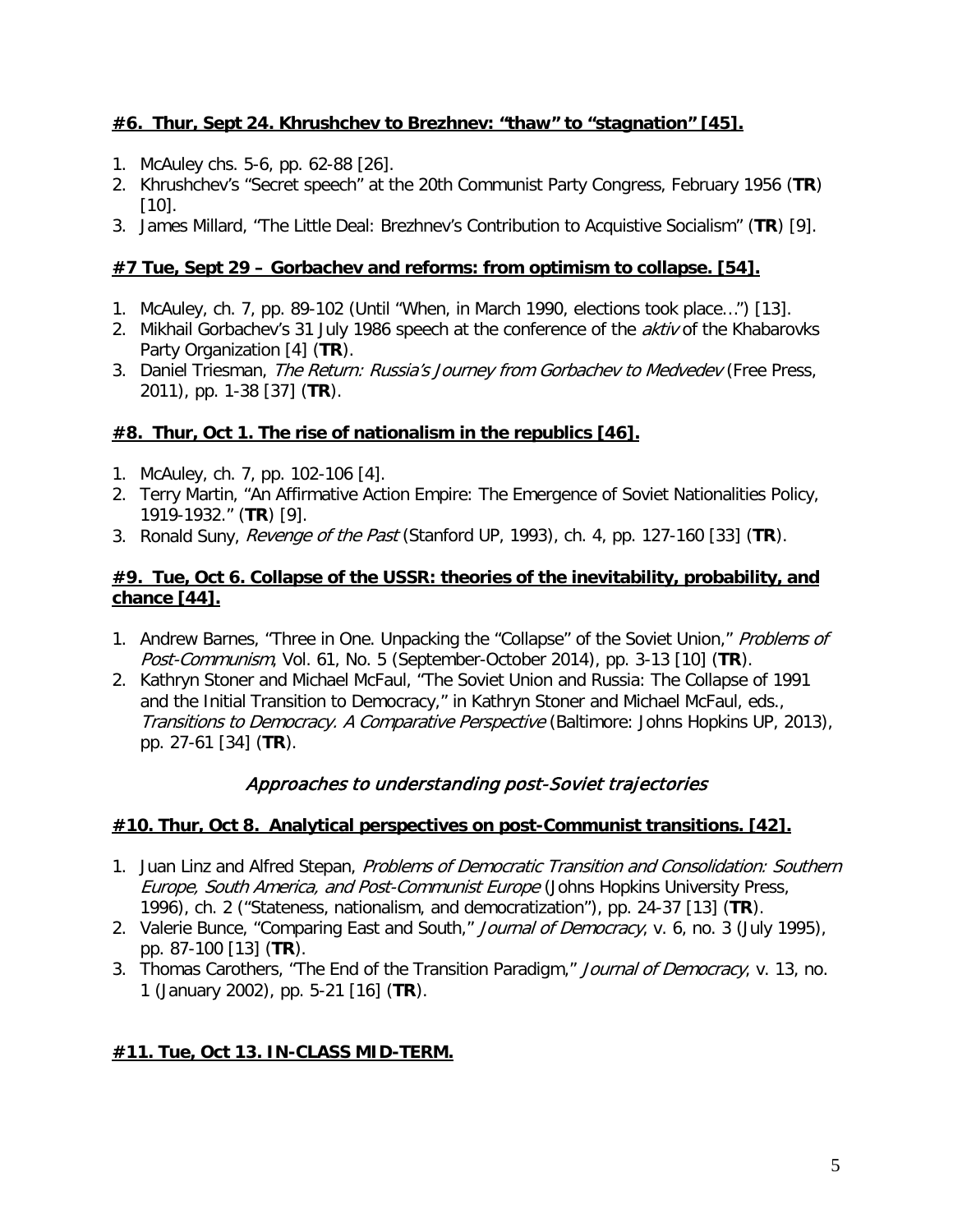### **#12. Thur, Oct. 15: Explaining war and peace in the former Soviet space. [53].**

- 1. David Laitin, "Secessionist Rebellion in the Former Soviet Union," Comparative Political Studies, v. 34, no. 8 (October 2001), pp. 839-861 [22] (**TR**).
- 2. Svante Cornell, "Autonomy as a Source of Conflict: Caucasian Conflicts in Theoretical Perspective," World Politics, v.54, no.2 (January 2002), pp. 245-276 [31] (**TR**).

### **#13. Tue, Oct 20. Challenge of nation-building in Russia: inventing the nation. [60].**

- 1. Vera Tolz, "The Search for National Identity in the Russia of Yeltsin and Putin," in Yitzhak Brudny, Sefani Hoffman and Jonathan Frankel, eds., Restructuring Post-Communist Russia (Cambridge UP, 2004), pp. 160-78 [18] (**TR**).
- 2. Oxana Shevel, "Russian Nation-Building from Yeltsin to Medvedev: Civic, Ethnic, or Purposefully Ambiguous?" *Europe-Asia Studies*, v. 63, no. 1 (March 2011), pp. 179-202 [23] (**TR**).
- 3. Marlene Laruelle, "The Three Colors of Novorossiya, or the Russian Nationalist Mythmaking of the Ukrainian Crisis," Post-Soviet Affairs (March 2015), pp. 1-20 [19] (**TR**).

### **#14. Thur, Oct 22. Dilemmas of nation-building in the non-Russian post-Soviet states. [54].**

- 1. Lowell Barrington, "Understanding Citizenship Policy in the Baltic States," in Alexander Aleinikoff and. Douglas Klusmeyer, eds., *From Migrants to Citizens* (Carnegie Endowment for International Peace, 2000), pp. 253-294 [41] (**TR**).
- 2. David Smith, "Framing the national question in central and eastern Europe: a quadratic nexus?" Global Review of Ethnopolitics, vol. 2, no. 1 (September 2002), pp. 3-16 [13] (**TR**).

# The politics of economic reforms.

#### **#15. Tue, Oct 27. From command to market economy: what had to be done and why it was hard to do [34].**

- 1. Leslie Amijo, Thomas Biersteker, Abraham Lowenthal, "The Problems of Simultaneous Transition" in Larry Diamond and Marc Platter, eds. Economic Reform and Democracy (Johns Hopkins UP 1995), pp. 226-240 [14] (**TR**).
- 2. Neil Robinson, "The Context of Russia's Political Economy: Soviet Legacies and Post-Soviet Policies," in Neil Robinson, ed. The Political Economy of Russia (Rowman and Littlefield, 2013), pp. 15-35 ONLY [20] (**TR**).

#### **#16. Thur, Oct 29. Theories of economic reforms meet the post-Soviet realities, or why did some countries reform quicker/better than others? [62].**

- 1. Joel Hellman, "Winners Take All: The Politics of Partial Reform in Postcommunist Transition," World Politics, vol. 50, no.2 (January 1998), pp. 203-234 [31] (**TR**).
- 2. Andrew G. Walder, Andrew Isaacson, and Qinglian Lu, "After State Socialism: The Political Origins of Transitional Recession," American Sociological Review, Vol. 80, No. 2 (2015), pp.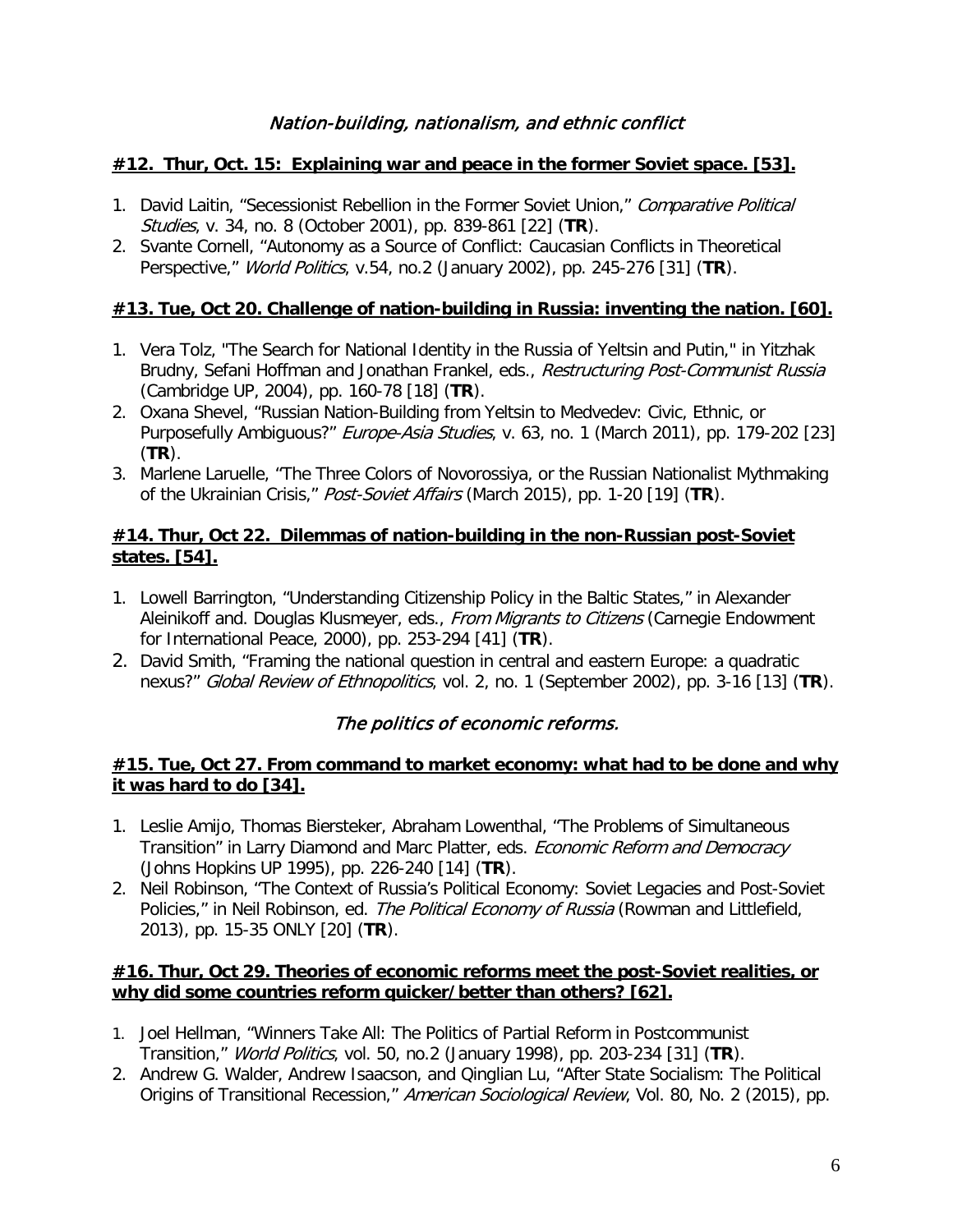444–468 [24] (**TR**).

3. Gel'man, pp. 43-50 [7].

### **#17. Tue, Nov 3. Economic reform results: focus on Russia [52].**

- 1. Neil Robinson, "The Context of Russia's Political Economy: Soviet Legacies and Post-Soviet Policies," in Neil Robinson, ed. The Political Economy of Russia (Rowman and Littlefield, 2013), pp. 35-45 ONLY [10] (**TR**).
- 2. Gel'man, pp. 91-93 [2].
- 3. Hale, pp. 95-117 [22].
- 4. Richard Connolly, "Troubled Times. Stagnation, Sanctions and the Prospects for Economic Reform in Russia," Chatham House Russia and Eurasia Program Research Paper (February 2015) [20] (**TR**).

### Regime types and trajectories of development

#### **#18. Thur, Nov 5. Authoritarian regimes: focus on post-Soviet Central Asia [37].**

- 1. Kathleen Collins, "Clans, Pacts, and Politics in Central Asia," Journal of Democracy, v. 13, no. 3 (July 2002), pp. 137-152 [15] (**TR**).
- 2. Hale, pp. 118-122, 162-165, 242-248 [13].

### **Tue, Nov 10. NO CLASS (Monday schedule)**

### **#19. Thur, Nov 12. What are post-Soviet hybrid regimes and how do they work? Focus on Russia [87].**

- 1. Steven Levitsky and Lucan Way, "The Rise of Competitive Authoritarianism," Journal of Democracy, v. 13 no. 2 (2002), pp. 51-65 [14] (**TR**).
- 2. Gel'man, chs. 1-2, pp. 1-42 [41].
- 3. Hale, ch. 11, pp. 422-454 [32].

### **#20. Tue, Nov 17. What are post-Soviet hybrid regimes and how do they work? Focus on Ukraine [33].**

- 1. Keith Darden, "Blackmail as a Tool of State Domination: Ukraine under Kuchma," *East* European Constitutional Review, v. 10, no. 2/3 (Spring/Summer 2001) [6] **(TR)**.
- 2. Wilson, ch. 3, pp. 38-65 [27].
- 3. Hale, pp. TBD.

**Thur, Nov. 19 - No class.** Class cancelled (professor attending conference).

**\*\* Short papers due Friday, Nov. 20 by 12 noon in my mailbox at the PS department in hard copy AND ALSO via Trunk electronically (no email submissions).\*\***